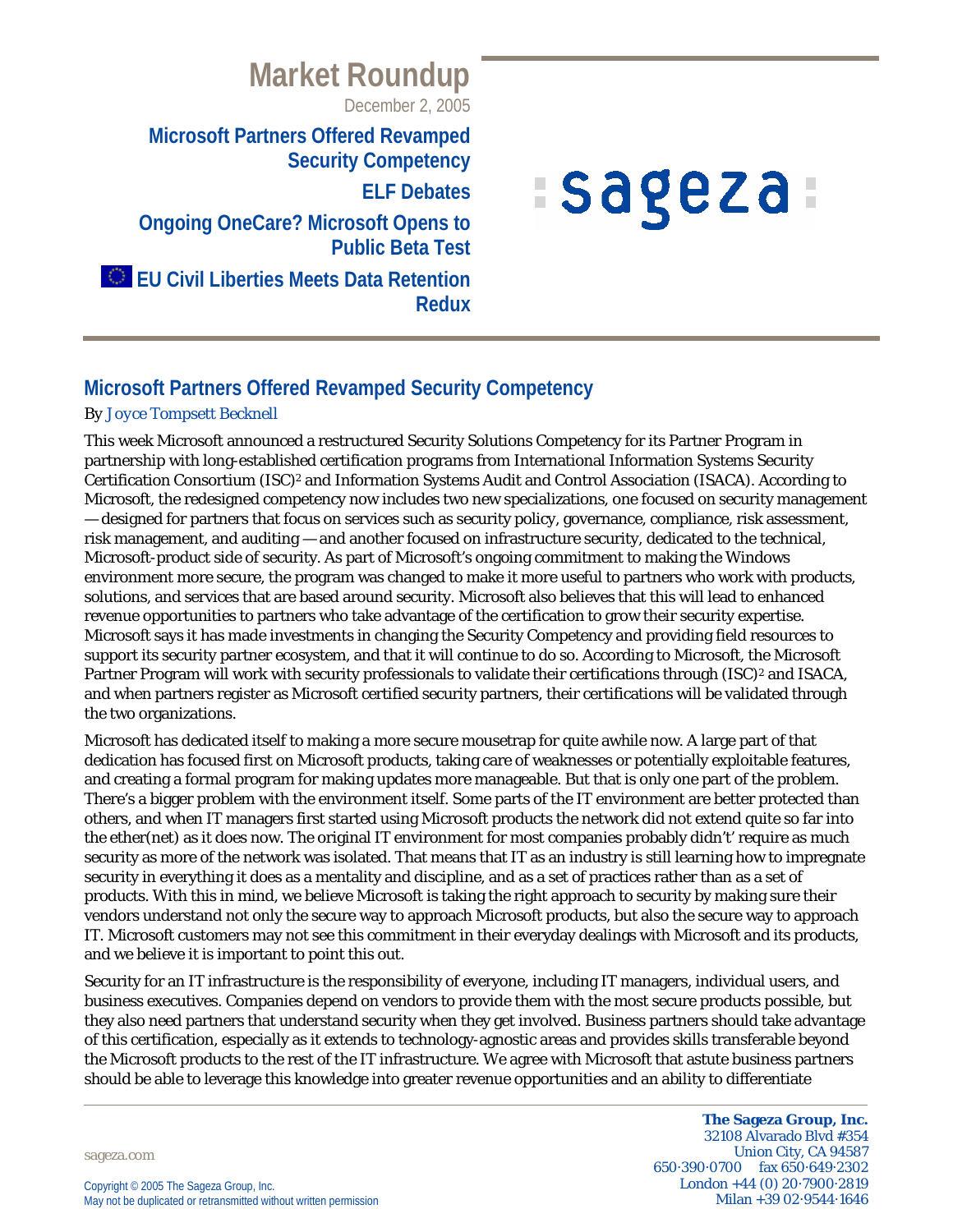themselves, as security is never going to become less important to any organization, and is becoming crucial to a growing number of organizations regardless of what applications they run or what industry they are part of.

## **ELF Debates**

#### *By Susan Dietz*

At the annual European Leadership Forum (ELF) meeting in London on Tuesday, the protection of intellectual property rights (IPR) featured prominently. Larger software companies' representatives, such as Microsoft's EMEA president, voiced their concerns over the protections of IPR, especially in China. Smaller companies, most notably led by Skype's CEO, argued that too many software patents stifled innovation. Even service providers piped up with BT's CTO Matt Bross landing in the middle of the debate, predicting that within a few years — when China has generated more of its own intellectual property — then the IPR of other companies will be protected much more diligently.

This latest salvo in the IPR wars shows more players jumping into the fray, and while it will probably not bring about all sides agreeing on every aspect 100% of the time, it will perhaps lead to an eventual armistice. It's said that a good compromise is one in which all parties are equally unhappy; and we can see glimpses of that happening here. When China finally chimes in with its own demands for the respect of IP, we believe the weight of opinion will force the smaller companies to accept that they must start playing the patent game more vigorously. On the other hand, the current practice the larger companies have of applying for hundreds of patents is clogging the patent offices and will most likely need to be seriously curtailed.

Over-zealous patent applications may stifle creativity and innovation a bit, but when a company develops a truly new technology, there will be a niche in the marketplace for that company and its products. There are rumblings in Washington about overhauling the patent process anyway, at least in the U.S.. If smaller companies want to ensure a more open environment for developing software, now is the time for them to make their voices heard, and not just in the IT community. Politicos in Washington and other world capitals need to be made aware of any inequalities in the system before they can fix those same inequalities. That may sound a bit naïve, but sometimes the system does actually work. Let's hope that's the case in this instance.

### **Ongoing OneCare? Microsoft Opens to Public Beta Test**

#### *By Clay Ryder*

Microsoft has opened up its impending OneCare Live security subscription product beta test to the general public. The beta software is now available free of charge from http://ideas.live.com for testing by anyone with a U.S. English version of Windows XP SP2. OneCare is targeted at consumers and includes anti-spyware, antivirus, firewall, and several configuration tune-up tools for Windows PCs. The antivirus capability is expected to be based upon the technology Microsoft acquired when it purchased GeCad Software at the end of 2004. Microsoft has not announced pricing for OneCare but has said the offering will be a subscription service that will become available in 2006.

This announcement and its predecessors are interesting from a technological standpoint, but perhaps more so from a pricing model perspective. While Microsoft has engaged in site licensing with larger customers for years, the notion of ongoing licensing payments in exchange for current versions of software is something that Redmond Giant rarely, if ever, has undertaken in the consumer marketplace. Outside the upper echelon of corporate grandeur, most businesses and consumers have simply bought their software through a business partner, catalog, or local electronics geek shop. This approach generates a one-time expense; however, the customers tend to purchase upgrades on their own timeframe which generally does not coincide with scheduled product releases from vendors. Also, some would tend to buy their software on a purchase-once-use-many basis for their various machines. In a physical product delivery scheme, this is hard to control. However, a subscription model based upon Internet connectivity changes the game considerably where software can be locked to a certain hardware signature.

sageza.com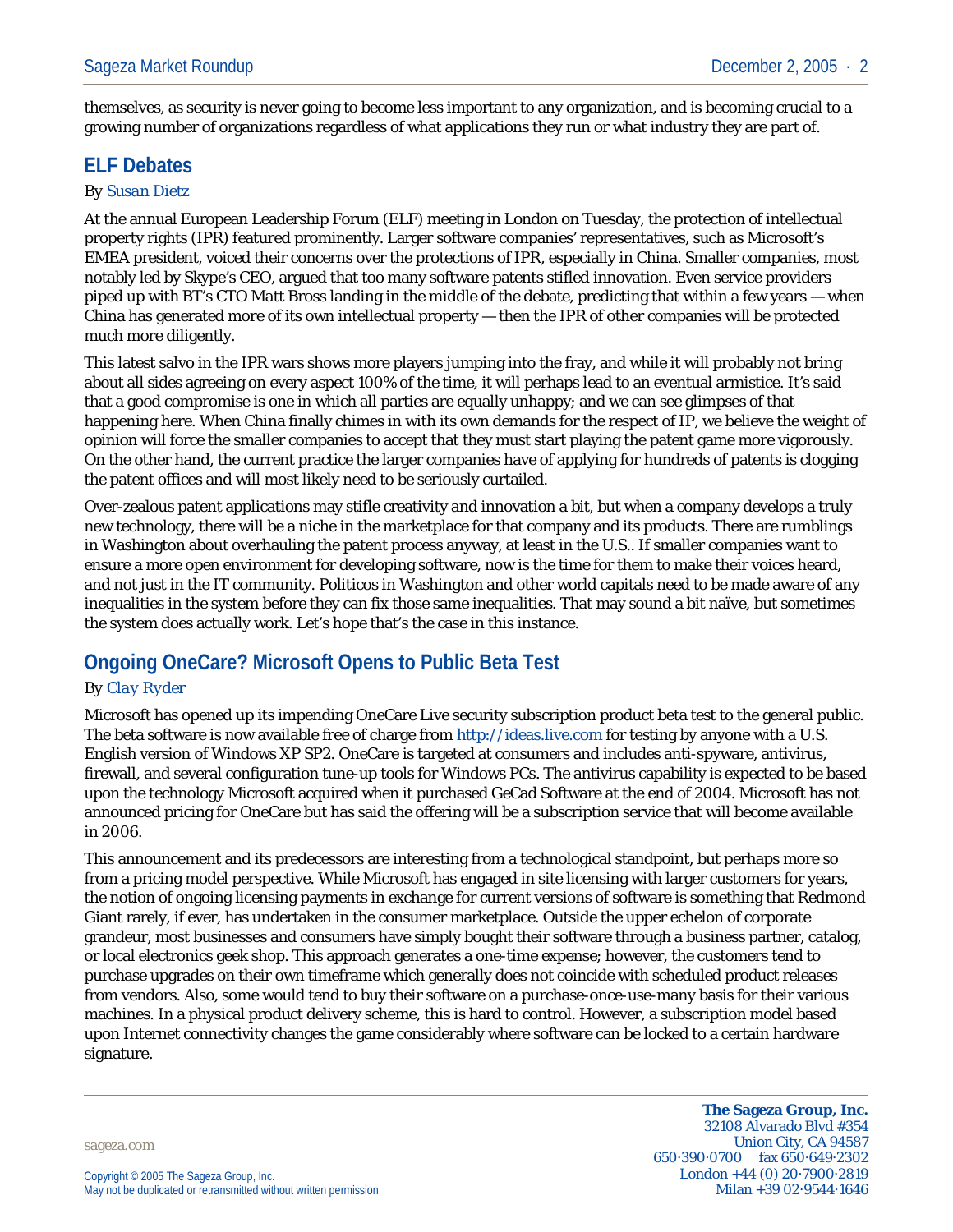Software vendors have been under pressure by the open source movement, and by changing expectations in the marketplace, regarding the value proposition of software in general. Open Source, or free, software is enigmatic to a vendor that derives the bulk of its revenue from shrink-wrapped software sales. However, the same software when delivered in an alternative pricing structure may find itself welcome again, especially if the perceived price is lower. Enter the subscription or leasing model. To us, Microsoft's embracing this approach to a software solution that will require continuous updating to be most effective is a clever move. The value delivered in prophylactic software is actually more about future nefarious encounters than the virus, malware, and security exploits that already exist. Once a system is cleaned and protected against the known, the focus shifts to the unknown, which by definition is not part of the software when installed. Thus, the ongoing updates to virus definitions et al are a key part of such a solution. The research and protection against such malevolent cohorts is an ongoing value, and one that is delivered on an ongoing basis. Thus, pricing in this fashion closely matches the value delivered with revenue generated. Although the consumer market readily accepts subscription services in other markets such as telephony, cable, video rental, car leases, etc., in software it may take some cultivation. But this is one of the strengths of Microsoft: oodles of money with which to market. So while it may take some time, we will be watching in the wings to see if the Redmond Giant is successful in changing a basic behavior in the consumer software marketplace to embrace a subscription approach to system level software. If successful, we may witness a further movement towards software as a service, as opposed to a product.

## **EU Civil Liberties Meets Data Retention Redux**

#### *By Joyce Tompsett Becknell*

This week, the civil liberties committee of the European Parliament voted in favor of the directive on data retention, which would require communications service providers to keep details on telephone calls and Internet use (not including content) for six months to a year. The directive seeks to standardize the amount, type, and length of time SPs must store details, including fixed-line call details of caller name and address, number dialed, and receiver name and address, as well as call start and end time. Mobile phone information would include subscriber SIM or identity and location, and Internet data would include computer IP address, telephone number, subscriber name and address, and login/logoff time. The data held would not include the contents of the communications, but instead would allow law enforcement agencies to identify sender and recipient, and with mobile calls, location. The full parliament will vote in December on the rules which if passed must then be approved by individual member states.

The idea of this law raises issues in two spheres: the technical and the personal. On the technical side, the directive raises several issues. First and foremost is the notion of the cost to service providers. The committee did vote that member states should reimburse telecommunications firms for the additional costs of complying with the rules. This may be some small consolation. Or maybe not. Beyond the initial costs of adding infrastructure, there are issues of ongoing costs, limitations on data types, and problems with the length of retention periods. European telephony, mobile phone, and Internet companies have declared the retention periods too long and the scope of data too wide. In essence, telecom companies have it easiest as they already track most of this information with normal billing. With the exception of location, mobile phone companies are almost there. But Internet companies, especially those dealing with broadband customers, may have a harder time. As usually happens with these things, the idea sounds really good but the practice quickly proves to be much more difficult. In the U.S., the Sedona Conference is a group of jurists, lawyers, experts, academics, and other interested parties who have developed an ongoing dialogue to sort out issues including topics such as managing information and records in the electronic era in order to advance U.S. law. One EU directive that spans the entire communications industry with a broad brush seems overly ambitious in comparison. And some states had wanted even longer time horizons and more data than that which the committee approved.

On the other side, of course, are the personal issues of privacy and rights. A number of human rights and civil liberties organizations have taken issue with the original directive. The committee did insert a provision to ensure "effective, proportionate, and dissuasive penalties" for infringement of the rules. It also decided

sageza.com